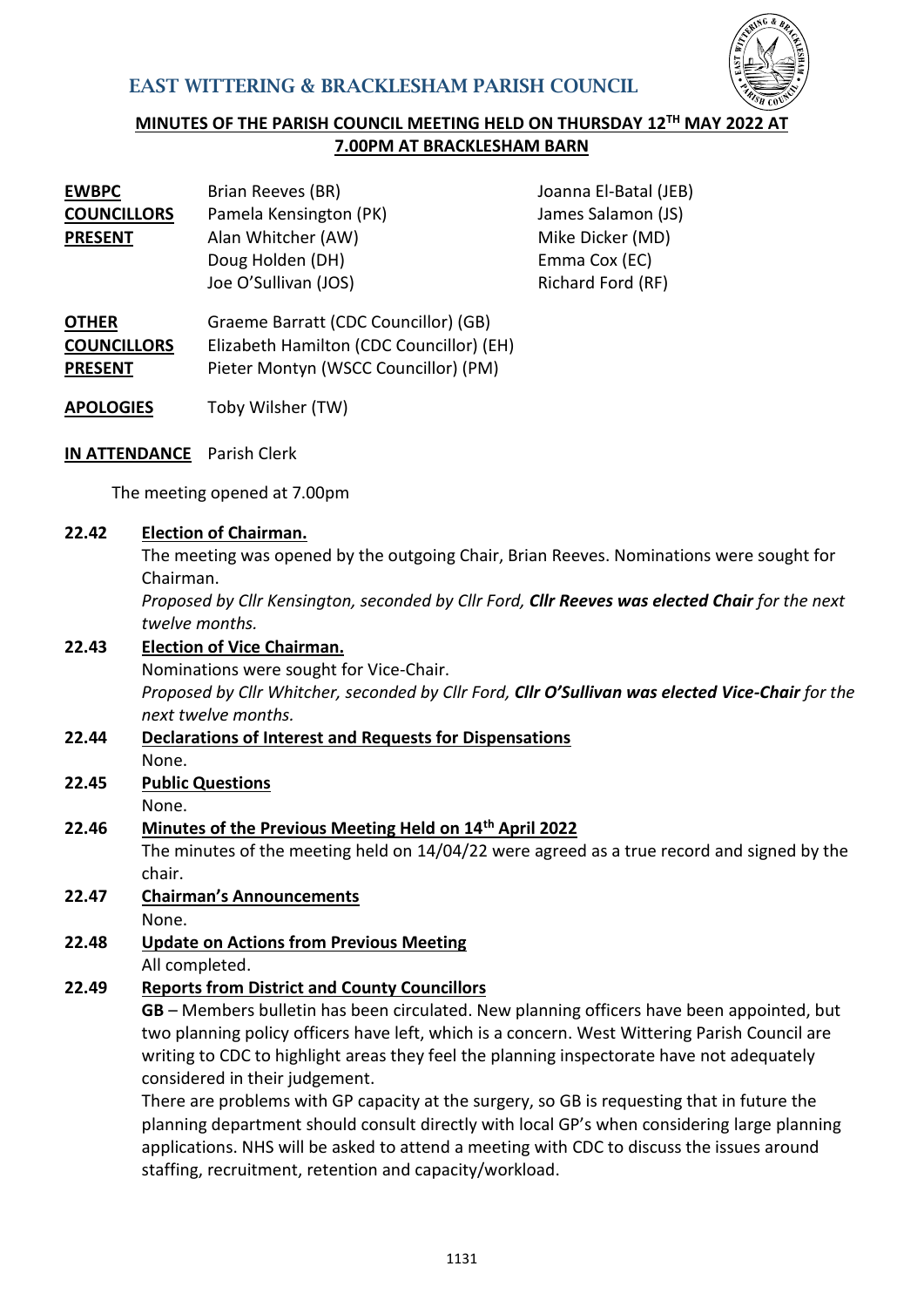BR asked if the planning department have assigned an officer to examine the effect of the new levelling up bill on planning policy? GB replied not at this stage.

CDC will be writing to the Planning Inspectorate to ascertain why they took opposing views on the 5-year land supply in two separate appeals that were decided within two weeks of each other- why was there inconsistency between the two different planning inspectors? Given the difficulty in recruiting medical staff to the area, BR asked if there were any local plan policies to provide specific Key Worker accommodation – GB advised that there are not.

**EH –** CDC have announced two new enabling grants for businesses – one for up to £2k (to be match funded) and another for £500 specifically aimed at start-up businesses (no match funding required).

**PM –** PM has received two emails from local residents requesting a safe pedestrian crossing on Bracklesham Lane. WSCC Highways Department have said that within the constraints of the current road layout it is not possible. PM would like the Parish Council to request WSCC Highways suggest solutions that would be acceptable so that they can be incorporated into the Vision documents. BR suggested that PM also be invited to the next Vision meeting along with WSCC Highways Officers so that he can help to advocate for us. Household waste recycling service will not be running on 2/6/22.

## **22.50 Reports from Parish Councillors on meetings attended since 8/04/21**

Planning Committee met on 25/4/22. Two applications were considered. One was objected to (Wessex Avenue).

Patient Participation Group 6/5/22 – AW attended, notes had been circulated. Assets & Open Space Committee met on 9/5/22.

Village Hall Committee met on 11/5/22 - BR & RF attended. Utility and cleaning costs are increasing. Kitchen refit is being planned. Charges are being reviewed.

## **22.51 Budget Update**

Council noted the current budget position which was in line with expectations. Council noted that S137 expenditure in 2021-22 had been £0.

*Council APPROVED the list of payments from 1/4/22 to 30/4/22 totalling £44,137.69. Council NOTED the S137 expenditure in 2021-22 of £0.00.*

## **22.52 Key Policy and Document Review:**

The following key policies and documents were reviewed as per standing orders:

- 1. Code of Conduct.
- 2. Standing Orders.
- 3. Financial Regulations.
- 4. Complaints procedure.
- 5. GDPR policy.
- 6. Media Policy.
- 7. Terms of reference for committees.
- 8. Delegation scheme.
- 9. Dispensations policy.

*Council RESOLVED to adopt the policies as presented.*

#### **22.53 Banking Arrangements.**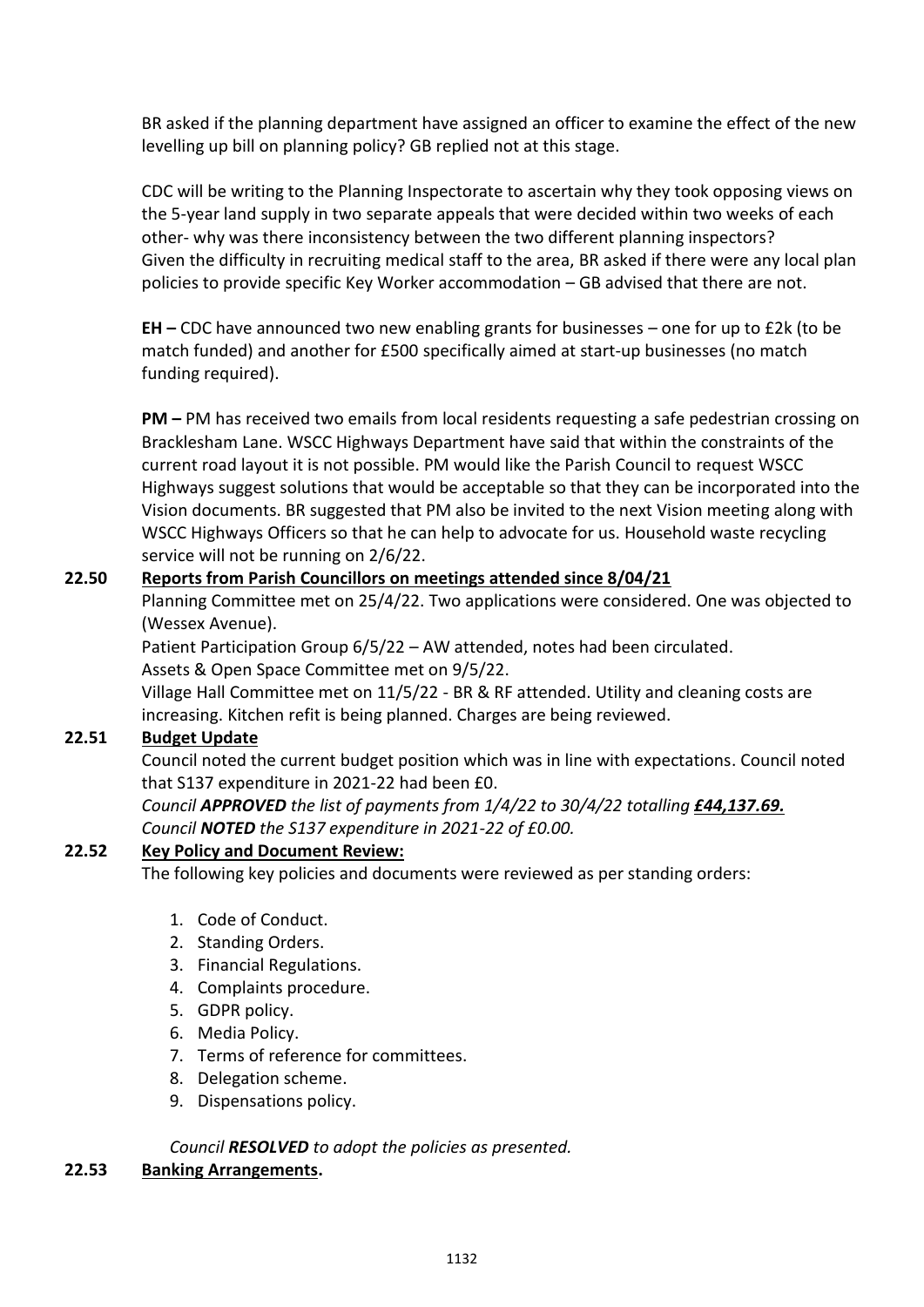The council reviewed the authority to allow the council to make electronic payments via online banking. Cllr O'Sullivan requested that the procedure be amended to remove specific reference to the tablets.

*Council RESOLVED to maintain the existing authority to use on-line and electronic banking.* **22.54 Review of Assets, Insurance Arrangements and Risk Assessments**

The council reviewed the asset register, council risk assessments. The Clerk was awaiting the final insurance renewal proposal from WPS for 2022-23. This will be brought back to the council for ratification in June. We are in year 3 of our three-year deal with WPS.

The Clerk was directed to arrange a meeting with Nick Cheshire to discuss his plans for the village.

Cllr Kensington requested that the Councillor tablets be added to the asset register and the laptop list be updated.

*Council RESOLVED to accept Asset Register and Risk Assessments and to ensure that the annual insurance cover from WPS adequately covered these risks,* 

## **22.55 To agree the council meeting schedule to May 2023**

The Clerk had prepared a draft schedule of all council and standing committee meetings up to the end of May 2023.

*Council RESOLVED to adopt the proposed annual meeting schedule.*

#### **22.56 Appointments to Standing Committees:**

The following appointments were made:

- **Planning** Cllr Reeves (ex-officio) Cllr Kensington Cllr Holden Cllr Dicker Cllr O'Sullivan **Assets and Open Spaces** Cllr Reeves (ex-officio) Cllr El-Batal Cllr Whitcher Cllr Holden Cllr Salamon Cllr Ford **Staffing** Cllr Reeves (ex officio) Cllr Kensington Cllr Cox Cllr O'Sullivan
- Cllr Whitcher

## **22.57 Confirmation of Continuance of and Appointments to Working Groups;**

#### **1. Neighbourhood Plan**

Group to remain dormant until CDC confirm revised housing allocations for the Parish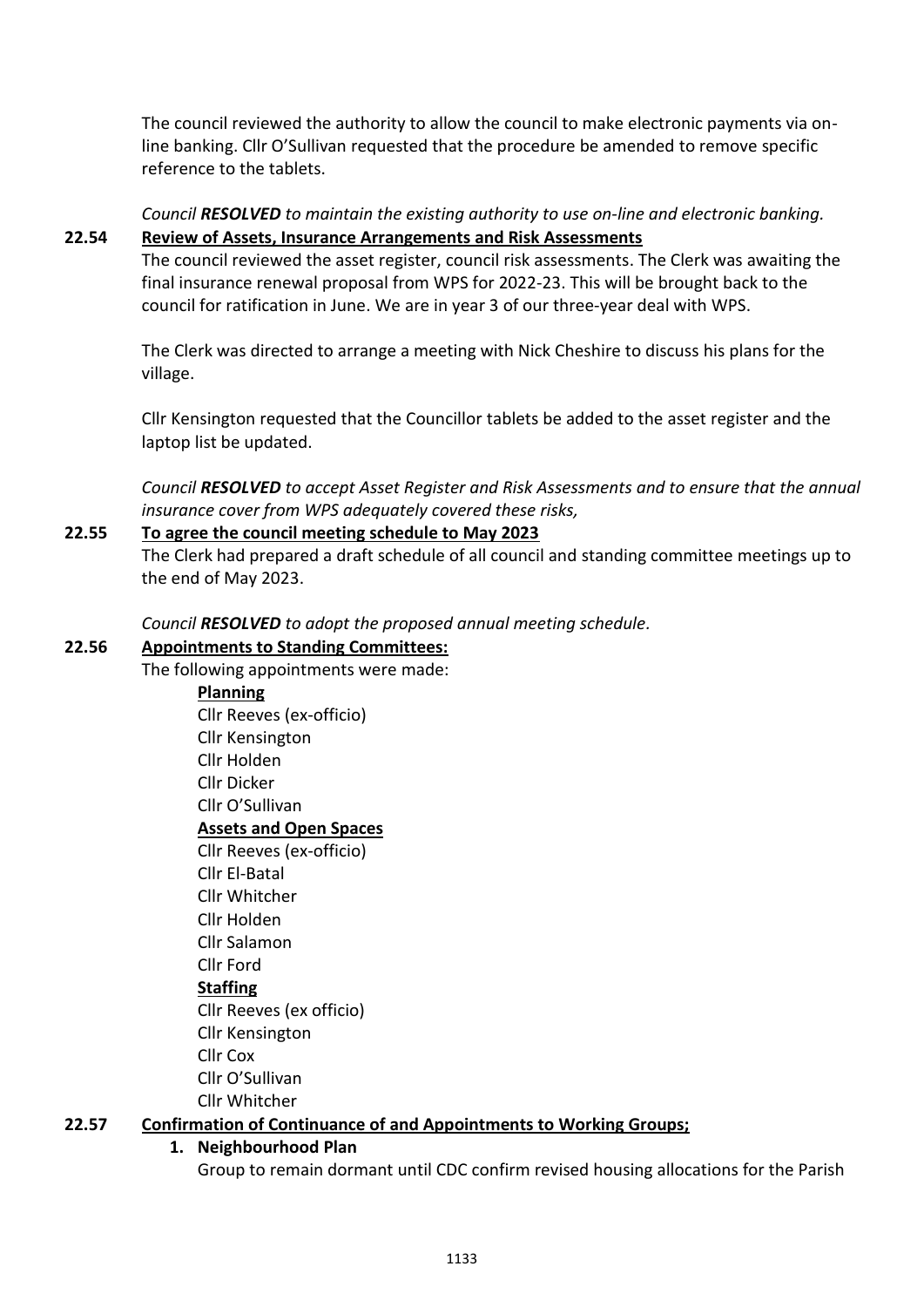in the Local Plan Review. Cllr Dicker agreed to monitor progress on the Local Plan and report back to council as required.

- **2. Events**
	- Cllr Cox Cllr Ford Cllr Wilsher

## **3. Environment**

Group to be amalgamated into the BREW Vision work

## **4. BREW Vision**

Cllr Reeves Cllr Holden Cllr Cox Cllr Ford Cllr Salamon Cllr O'Sullivan

## **22.58 To make appointments to the following external organisations**

- **1. Chichester Sub-Group of the Association of Local Councils (CDALC) (4 times per year)** Cllr Reeves
	- Cllr Kensington
- **2. Village Hall Management Committee (5 meetings per year)**
	- Cllr Reeves Cllr Ford
	- Cllr Wilsher
- **3. West Sussex County Council County Local Forum (4 times per year)** Cllr Kensington Cllr Holden
- **4. Manhood Peninsula Partnership (MPP) (3 times per year, on a Monday so clashes with planning)**

Cllr Reeves

Cllr Wilsher

**5. Local Business Alliance** Cllr El-Batal Cllr Holden

# **6. Youth Club Committee**

Cllr Cox

- Cllr Ford **7. Community Wardens Panel (2 times per year)** Cllr Kensington Cllr Whitcher
- **8. Surface Water Issues & Solutions (SWISH) (4 times per year)** Cllr Salamon
- **9. Wittering Surgery Patient Participation Group**  Cllr Whitcher
- **10. A27 Improvement** Cllr Dicker
- **11. Peninsula Community Forum** Group is currently on hiatus. A representative will be appointed when meetings